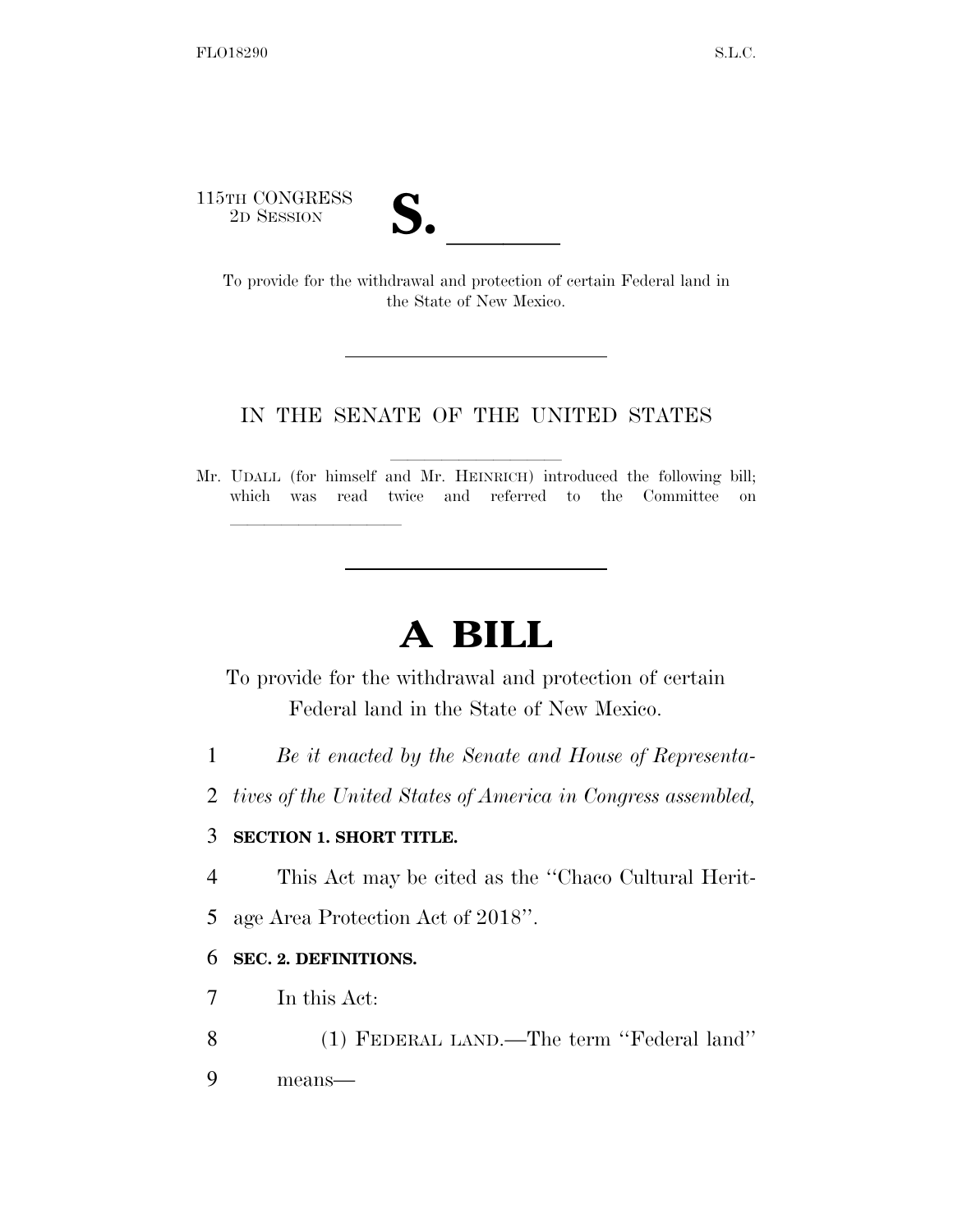FLO18290 S.L.C.

| $\mathbf{1}$   | (A) any Federal land or interest in Federal       |
|----------------|---------------------------------------------------|
| $\overline{2}$ | land that is within the boundaries of the Chaco   |
| 3              | Cultural Heritage Withdrawal Area, as depicted    |
| $\overline{4}$ | on the Map; and                                   |
| 5              | (B) any land or interest in land located          |
| 6              | within the boundaries of the Chaco Cultural       |
| 7              | Heritage Withdrawal Area, as depicted on the      |
| 8              | Map, that is acquired by the Federal Govern-      |
| 9              | ment after the date of enactment of this Act.     |
| 10             | $(2)$ MAP.—The term "Map" means the map           |
| 11             | prepared by the Bureau of Land Management enti-   |
| 12             | tled "Chaco Cultural Heritage Withdrawal Area"    |
| 13             | and dated May 14, 2018.                           |
| 14             | SEC. 3. WITHDRAWAL OF CERTAIN FEDERAL LAND IN THE |
| 15             | STATE OF NEW MEXICO.                              |
| 16             | (a) IN GENERAL.—Subject to any valid existing     |
| 17             | rights, the Federal land is withdrawn from—       |
| 18             | (1) all forms of entry, appropriation, and dis-   |
| 19             | posal under the public land laws;                 |
| 20             | (2) location, entry, and patent under mining      |
| 21             | laws; and                                         |
| 22             | (3) operation of the mineral leasing, mineral     |
| 23             | materials, and geothermal leasing laws.           |